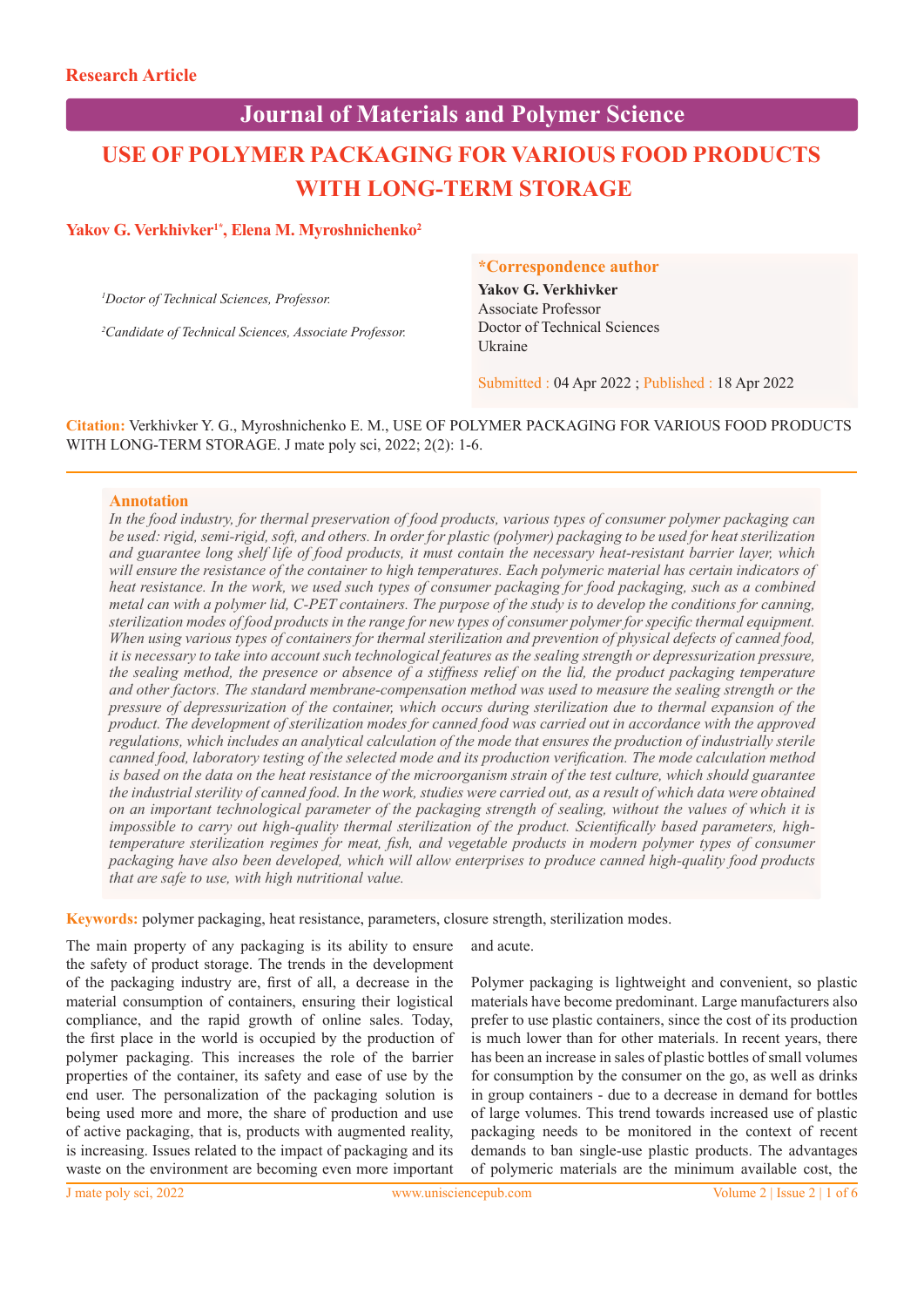maximum weight ratio of the product and plastic containers, the ease of processing returnable containers and transportation, and compatibility with the production of a wide range of different products.

Polymer packaging materials for food products, depending on the materials used, mechanical stability and degree of strength, are divided into rigid, semi-rigid and soft.

For example, semi-rigid packaging includes: containers such as cups, jars, single- and multi-section pallets made of polypropylene, polyvinyl chloride, high-impact polystyrene, a number of copolymers and coextrudates; this type of packaging is made from multilayer polymer materials with high barrier properties, for example PET/EVOH/CPP (polyethylene terephthalate / ethylene vinyl alcohol / oriented polypropylene copolymer), which are used for sterilized products - canned meat, fish and others. Thin lids for these types of containers are made of aluminum foil with thermoplastic or thermoformed varnish for hermetically sealing containers by heat sealing. Also, semi-rigid packaging includes a combined cardboard container with a polymer coating and aluminum foil as a barrier layer, this group, diverse in size and shape of containers, includes a number of designs such as "Tetra Pak", "Tetra Brik", etc. Dimensions and forms of packaging can be very different - portion packages in the form of a tetrahedron (Tetra Classic), packages with a square and rectangular section Polymeric cardboard combined packaging is not heat-resistant, therefore, heat sterilization in the form of aseptic preservation is used for it (Kovalenko, 2012 ; Polimernay, 2020 ; Vidy, 2020 ; vidy, 2020).

For the manufacture of canned food, the safety of which must be ensured by thermal sterilization, polymer containers based on polyethylene terephthalate (PET), polyethylene, polypropylene, polyamide-11 and other heat-resistant polymeric materials are used. The sterilization process, in this case, is complicated by backpressure modes in autoclaves, because the pressure in the apparatus throughout the entire cycle should slightly exceed the pressure in the container, preventing the bags from inflating (Plastmassovaya, 2020; Verkhivker & Miroshnichenko, 2018).

Ordinary PET packaging withstands low product packaging temperatures of 70-75°C, if the temperatures are higher, then irreversible deformation of the container occurs. For the production of PET packaging company Constar International uses a three-layer polymer structure with a thermal barrier layer of MXD6 nylon and an oxygen scavenger. This passiveactive barrier system Oxbar is designed for packaging juices, hot-packed food products. Constar designs bottles to withstand tunnel pasteurization with a longer neck that expands to relieve pressure and a main structure that retains the shape and strength of the closure. The temperature limits of PET are critical for "hot filling" or pasteurization. Polyester supplier Kosa solves this problem with Polyclear 2201 PET copolymer and Polyclear 2202 PET/PEN copolymer. In both cases, the heat resistance is higher than that of plain PET. The

2201 and 2202 grades are reported to withstand up to 1980°F (920°C), far exceeding the usual "hot filling", pasteurization and high temperature sterilization range. For preservation of food products in PET containers, and these are juices, drinks, sauces, seasonings, pastes, ketchups, beer, various methods of thermal sterilization are used: aseptic preservation; "hot filling" of liquid, pasty products; juice pasteurization (Verkhivker et al., 2020; Butylkii, 2020; Trunov, 2020; Gustova & Kry`lova, 2020 ).

Soft polymer canning containers are the most popular packaging with the consumer, as a rule, transparent or opaque flexible packaging in which the product can be stored for a long time without refrigeration. Doy-packs (doy-pack, pouch) made of combined polymeric materials are a prominent representative of soft polymer packaging. There is a fold in the bottom, which, when the container is filled with the product, moves apart, forming a bottom, which allows the bag to stand. It is used for packaging liquid, pasty and flowing products (mayonnaise, ketchup, sour cream, condensed milk), for packaging baby food.

An interesting and promising is the soft polymeric packaging "retort bags", which are made of special multilayer films, which must be neutral in their properties to food products, heat sealable, without shrinkage and heat-resistant at temperatures of at least 121°C, for the time required for sterilization. Packaging for autoclave sterilization is a rectangular flexible laminated bag made of polymeric materials (aluminum foil laminated with layers of polymeric materials (laminates) based on polymeric films without the use of foil) with four hermetically sealed seams, in which the food product can be subjected to heat treatment. "Retort bags" are made from 2-4 layer laminated film with a thickness of 80-160 microns. Manufacturers are seeking to replace aluminum foil with more technologically advanced and cheaper barrier materials, such as EVOH or multilayer barrier film consisting of PET/Al/ Bonyl/PP, PP/Bonyl/CPP DuPont, PP-polypropylene, CPPoriented polypropylene). Such a composition of the material allows such containers to be immersed in an autoclave at a temperature of 120-130°C for 30-60 minutes. This is a light, high-quality, durable packaging, convenient to use, in which food products are packaged (canned first and second lunch dishes, animal feed, and others) with a long shelf life of up to 2 years (Butylkii, 2020; Trunov, 2020; Gustova & Kry`lova, 2020; Karyakin, 2020).

When using new types of polymer containers for sterilizing canned food and preventing physical defects in finished products, it is necessary to take into account the technological features of the cans, such as the strength of the container's sealing or the pressure of its depressurization, which depend on the type of container, the method of its sealing, the presence or absence of a relief on the lid, and the filling temperature. Product and other factors. It has been scientifically proven that the parameter of container closure strength increases with a decrease in the diameter of the container neck, with the presence of a stiffness relief on the surface of the lids. If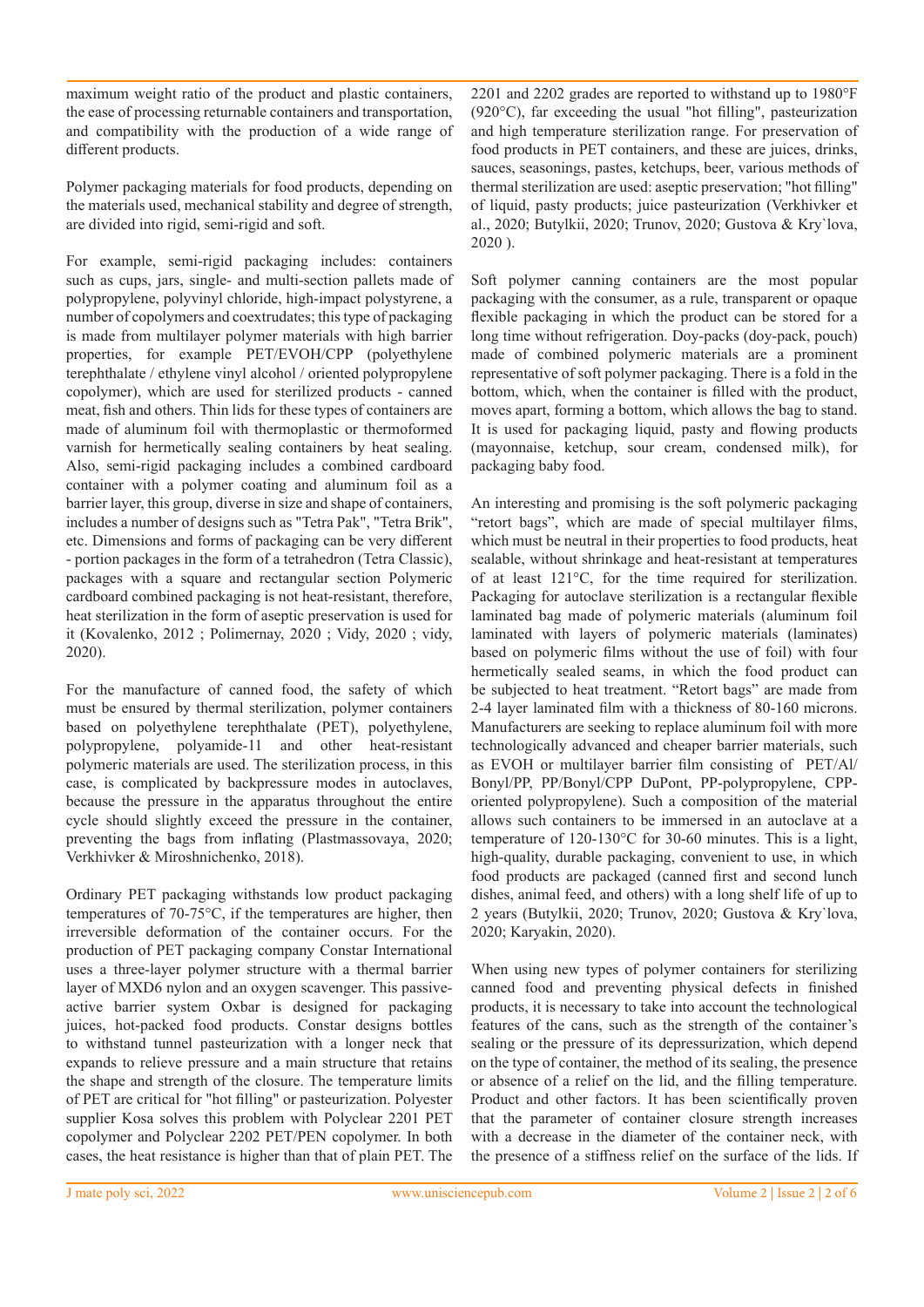a polymer container made of heat-resistant barrier materials is used for sterilization of canned food, then the parameter capping strength, depressurization pressure is of great importance, since knowing their values it is possible to prevent the physical rejection of canned food and effectively carry out the sterilization process (Flaumenbaum et al., 1986).

**The novelty of the research** lies in the fact that technological parameters and sterilization modes have been developed for a range of products that are packaged in metal containers with a lid made of polymeric soft heat-resistant barrier material (PET/ PE), C-PET containers for specific thermal equipment.

**Research objectives:** determination of the parameter - sealing strength or depressurization pressure for metal containers with a lid made of polymeric soft barrier material (PET/PE), C-PET containers; - conducting thermophysical studies to study the heating of food products and the development of sterilization modes for canned food "Smoked Sprats in Oil", "Ukrainian Borsch", "Porridge with Meat", in the studied types of polymer containers in a vertical autoclave B6-KAV-2.

**The object of study** is a metal can № 2, the nominal capacity of the can is 175,0 g, the external nominal diameter is 103,0 mm with a lid made of a soft polymeric barrier material (PET/ PE) with a ring; C-PET container two-section, capacity - 350 g. Types of containers are shown in fig. 1 and 2:



**Figure 1:** Metal jar with a lid made of heat-resistant polymer material



**Figure 2:** Polymeric packaging type С-PET two-section

# **Research Methods**

The studies were carried out in the food sterilization laboratory of the Odessa National Academy of Food Technologies. The

standard membrane-compensation method was used to measure the strength of the closure of containers or the pressure of depressurization of lids that occurs during sterilization due to thermal expansion of the product. The container is connected by capillaries to the compressor and through the membrane block to the compensation line. With the help of a compressor that supplies air to the receiver, and then to the container, excess pressure is created, which was measured using a membrane unit connected to it. The magnitude of the deformation of the lid was measured with a lever indicator of a mechanical type, and the strength of the closure of the container with a manometer. Measurements were made through 0,01 MPa. After maximum deflection of the center of the lid and maintaining the tightness of the container, the internal pressure was reduced to 0,1 MPa and the presence or absence of residual deformation of the lid was determined with an indicator. The experiment was carried out under normal conditions (ambient temperature 18-20°C and atmospheric pressure 0,1 MPa). Such an assumption is possible, since within the operating temperatures of the process of technological processing, the mechanical properties of the container practically do not change (Shtukan, 1992).

The schematic diagram of the research stand is shown in fig. 3.



 to the vacuum pump to the compensation line 3 **Figure 3:** Scheme of the stand for studying the deflection of the center of the lid and the strength of the closure of the container

1-container; 2-indicator, 3-surface plate; 4-membrane block; 5-capillary duct; 6-capillary to the membrane block; 7-clamp for containers

The development of sterilization modes for canned food was carried out in accordance with the requirements of the current instructions. The performance of work according to the instructions includes an analytical calculation of the mode, which ensures the production of industrially sterile canned food, a laboratory test of the selected mode and its production verification. For the analytical calculation of sterilization modes, the change in product temperature during sterilization is taken into account. For practical application, there is a calculation method based on an analytical comparison of the equivalence of the required lethality with the actual one for a given sterilization mode at the point of the product that is the least heated during the heat treatment of canned food. Any of the methods for calculating the regime relies on data on the heat resistance of the strain of microorganisms of the test culture, which should guarantee the industrial sterility of canned food. Sterilization modes were developed for canned food "Smoked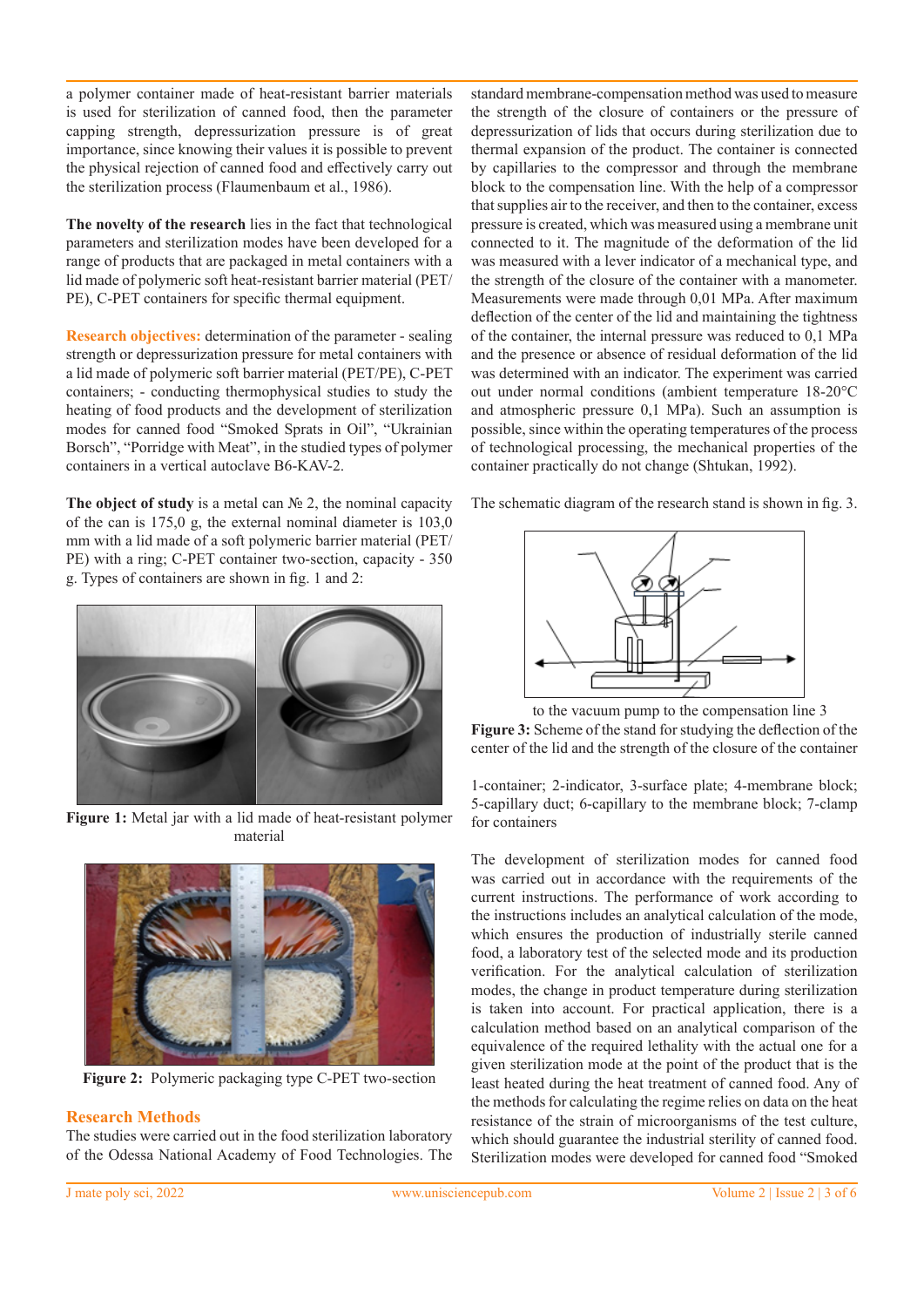Sprats in Oil", "Ukrainian Borscht", "Porridge with Meat" in the studied types of polymer containers in a B6-KAV-2 vertical autoclave (Flaumenbaum et al., 1986; Shtukan, 1992; Babarin et al., 1987; Rukovodstvo, 2011), in which water is used as a heating and cooling medium.

## **Research Results**

The results of studies to determine the closure strength or critical overpressure of new types of polymer heat-resistant containers are shown in fig. 4:



**Figure 4:** Dependence of the deflection of the center of the lid (film) on the magnitude of excess pressure for a metal container with a lid made of polymeric material and a twosection C-PET container

The experimental data obtained, shown in fig. 4 showed that the sealing strength of a metal container with a polymer lid, a two-section C-PET container, which is sealed with a polymer heat-resistant film, is 0,09 MPa, and the maximum deflection of the center of the lid and film is 1,15 mm and does not give permanent deformation of the container and lid. When the pressure reaches more than 0,09 MPa, depressurization of two types of containers occurs. Therefore, during thermal sterilization of products in the packages under study, the cooling modes should be calculated in such a way that the pressure drop in the apparatus and inside the container with the product does not exceed a certain experimental value, otherwise the container will depressurize, i.e. physical defect of the product. Thus, the maximum pressure that is formed in the container with products during sterilization should not exceed 0,09 MPa. The modes of heat treatment of food products in these types of containers were also developed:

1. The mode of heat treatment of canned food "Smoked sprats in oil" in the B6-KAV-2 autoclave, the product is packed in a metal container № 2 with a lid made of heat-resistant polymer material PET/PE, with a capacity of 175 g. The obtained parameters are presented in table 1:

| Time, min        | Autoclave water<br>temperature, °C | Autoclave pressure, MPa |
|------------------|------------------------------------|-------------------------|
| $\boldsymbol{0}$ | 40                                 | $\boldsymbol{0}$        |
| 5                | 70                                 | 0,060                   |
| 10               | 100                                | 0,130                   |
| 15               | 120                                | 0,175                   |
| 20               |                                    |                         |
| 25               |                                    |                         |
| 30               |                                    |                         |
| 35               | 120                                | 0,180                   |
| 40               |                                    |                         |
| 45               |                                    |                         |
| 50               |                                    |                         |
| 55               |                                    |                         |
| 60               | 100                                | 0,175                   |
| 65               | 80                                 | 0,130                   |
| 70               | 60                                 | 0,100                   |
| 75               | 50                                 | 0,080                   |
| 80               | 40                                 | 0,01                    |

**Table 1:** Parameters of the sterilization process of the product "Smoked sprats in oil" in the B6-KAV-2 autoclave using metal containers № 2

 $\frac{15-40-25}{(120\pm1)\degree C}$  $(0,180\pm0,10)$  МРа (pressure in the autoclave according to table 1)

When developing this mode of sterilization, the parameters of the process in an autoclave were determined: sterilization temperature  $120 \pm 1^{\circ}\text{C}$ ; the autoclave heating time to the sterilization temperature is 15 minutes, the actual sterilization time is 40 minutes, the autoclave cooling time is 25 minutes. These microbiological parameters will ensure the industrial sterility of canned food; the maximum pressure in the autoclave is 0,180±0,10 MPa and the tabular pressure values will help prevent the occurrence of physical defects in canned food.

2. The mode of heat treatment of canned food "Borsch "Ukrainian", "Porridge with meat" in the autoclave B6-KAV-2, the product is packed in a two-section C-PET container, which is sealed with a polymer film, with a capacity of 350 g. The obtained parameters are presented in table 2: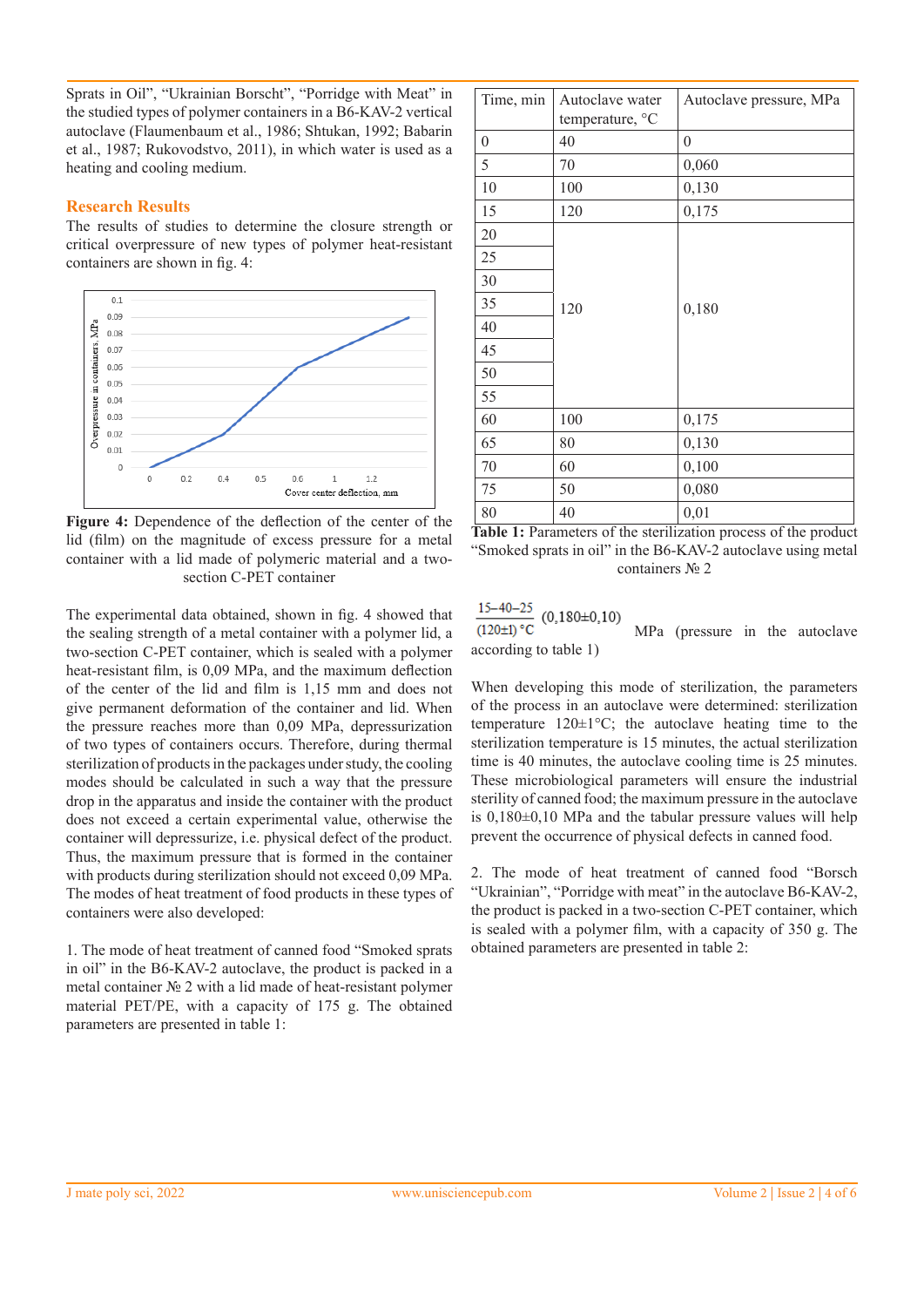| Time, min        | Autoclave<br>water<br>temperature,<br>$\rm ^{\circ}C$ | Autoclave pressure,<br>MPa |
|------------------|-------------------------------------------------------|----------------------------|
| $\boldsymbol{0}$ | 40                                                    | $\overline{0}$             |
| 5                | 70                                                    | 0,06                       |
| 10               | 80                                                    | 0,09                       |
| 15               | 90                                                    | 0,11                       |
| 20               | 100                                                   | 0,14                       |
| 25               | 120                                                   | 0,175                      |
| 30               |                                                       |                            |
| 40               |                                                       |                            |
| 45               |                                                       |                            |
| 50               |                                                       |                            |
| 55               |                                                       |                            |
| 60               | 120                                                   | 0,180                      |
| 65               |                                                       |                            |
| 70               |                                                       |                            |
| 75               |                                                       |                            |
| 80               |                                                       |                            |
| 85               |                                                       |                            |
| 90               | 100                                                   | 0,175                      |
| 95               | 80                                                    | 0,130                      |
| $100\,$          | 60                                                    | 0,100                      |
| 105              | 50                                                    | 0,080                      |
| 110              | 40                                                    | 0,01                       |

**Table 2:** Parameters of the sterilization process of products "Ukrainian Borsch", "Porridge with Meat" in the B6-KAV-2 autoclave using a two-section C-PET polymer container

 $\frac{25-60-25}{(120\pm1) \text{ °C}}$  (0,180±0,10)<br>MPa (pressure in the autoclave

according to table 2)

A feature of the development and calculation of this sterilization mode is that the products "Ukrainian Borsch", "Porridge with Meat" are sterilized simultaneously, but these products have different lethality, which ensures industrial sterility, so the product sterilization mode with the maximum lethality is selected, i.e. .mode for the product "Porridge with meat" This is due to the different heating speed of the product due to its different consistency.

# **Conclusions**

When using the studied new types of polymer containers for sterilizing food in autoclaves, it is necessary to start reducing the pressure in the apparatus at the stage of cooling at a temperature not exceeding 85°C. At all stages of heat treatment in an autoclave, it is necessary to ensure that the difference between the pressure in the apparatus and the pressure in the container with the product is not more than 0,09 MPa to ensure the integrity of the container with the product. Under these conditions, the lid of the container is in an unloaded state, which is necessary to prevent depressurization of the cans with the product.

# **References**

- 1. Kovalenko O. Upakovka novogo pokoleniya. Plastik Zhurnal [Iternet]. 2012 May [cited 2012 Jul 20]; 30(5): [about 5pp.]. Available from: https://www.plastics.ru/pdf/ journal/2012/05/Kovalenko.pdf (in Russian)
- 2. Polimernay tara [Iternet]. 2020 Feb. Available from: https://znaytovar.ru/s/Polimernaya\_tara.html (in Russian)
- 3. Vidy i tipy polimernoy tary. Referat Baza znanij Allbest [Iternet]. 2020 Feb. Available from: https://knowledge.allbest.ru/ marketing/3c0a65635b2ad78b5c43b88421306d37\_0. html (in Russian)
- 4. Pishhevayaupakovka: vidy, tekhnologii proizvodstva i tendenczii razvitiya otrasli. Stat`ya [Iternet]. 2020 Feb. Available from: https://www.kp.ru/guide/pishchevajaupakovka.html (in Russian)
- 5. Plastmassovaya i kombinirovannaya tara dlya produktov asepticheskogo konservirovaniya, vakuum-upakovka, upakovka dlya MGS. Stat`ya [Iternet]. 2020 Feb. Available from: https://poznayka.org/s40223t1.html (in Russian)
- 6. Verkhivker Y.G, Miroshnichenko E.М. Modern types of consumer packaging and food packaging. *Journal Biochemical Engineering & Bioprocess Technology*. 2018 Aug; 35(3):52-56.
- 7. Verkhivker Y.G. et al., (2020). Commodity approach to materials when manufacturing containers for food oils. *JOJ Material Sci, 6*(3), 0042-0048. DOI:https://juniperpublishers.com/jojms/JOJMS. MS.ID.555687.php
- 8. Butylkii z barernogo PET. Statya [Iternet]. 2020 Feb. Available from: http://newchemistry.ru/letter.php?n\_ id=1617 (in Russian)
- 9. Trunov V. Upakovka i oborudovanie dlya fasovki i upakovki sokov. Statya [Iternet]. 2020 Feb. Available from: https:// cyberleninka.ru/article/n/upakovka-i-oborudovanie-dlyafasovki-i-upakovki-sokov (in Russian)
- 10. Gustova T, Kry`lova V. Innovaczionny`e tekhnologii konservirovaniya produktov pitaniya v polimernoj potrebitel`skoj tare. Statya [Iternet]. 2020 Feb. Available from: https://cyberleninka.ru/article/n/innovatsionnyetehnologii-konservirovannyh-produktov-pitaniya-vpolimernoy-potrebitelskoy-tare (Russian)
- 11. Karyakin K. Retort paket: Speczial`nom vy`puske Unipack Ru. J elect. [Iternet]. 2020 Feb. Available from: https://article.unipack.ru/2270 (in Russian)
- 12. Flaumenbaum BL, Tanchev SS, Grishin MA. Osnovy konservirovaniya pishevyh produktov. Moskva: Agropromizdat; 1986. 496 p. (in Russian)
- 13. Shtukan E.M. Razrabotka uslovij konservirovaniya pishevyh produktov v obzhimnoj steklyannoj tare tipa II v nepreryvno-dejstvuyushhikh apparatakh otkrytogo tipa [dissertation]. Odessa, UA; Odesskij institut pishhevoj promyishlennost; 1992. 173 р. (in Russian)